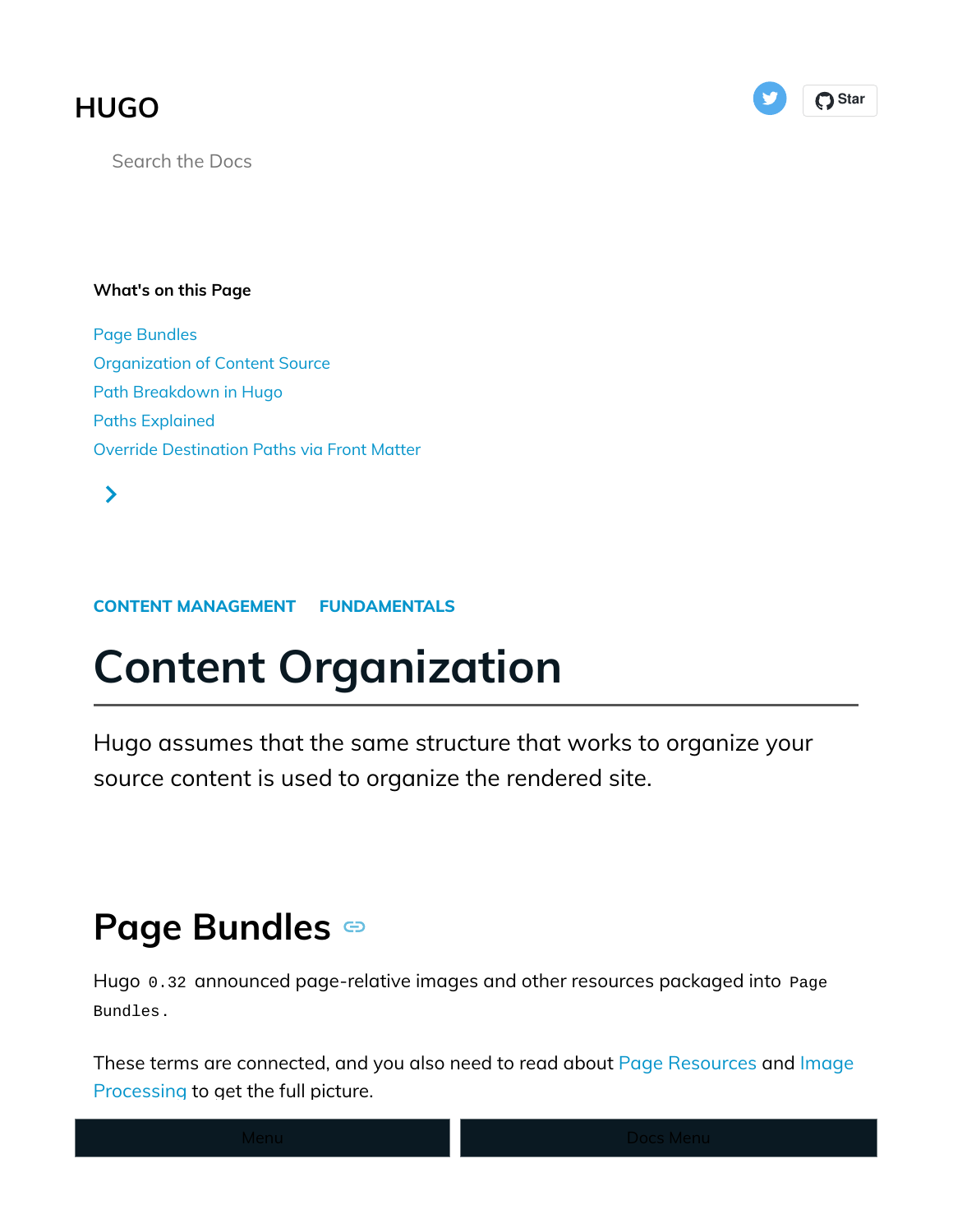

The illustration shows three bundles. Note that the home page bundle cannot contain other content pages, although other files (images etc.) are allowed.

The bundle documentation is a work in progress. We will publish more comprehensive docs about this soon.

# Organizationof Content Source  $\bullet$

In Hugo, your content should be organized in a manner that reflects the rendered website.

While Hugo supports content nested at any level, the top levels (i.e. content/<DIRECTORIES> ) are special in Hugo and are considered the content type used to determine layouts etc. To read more about sections, including how to nest them, see [sections.](https://gohugo.io/content-management/sections/)

Without any additional configuration, the following will automatically work:

.

└── content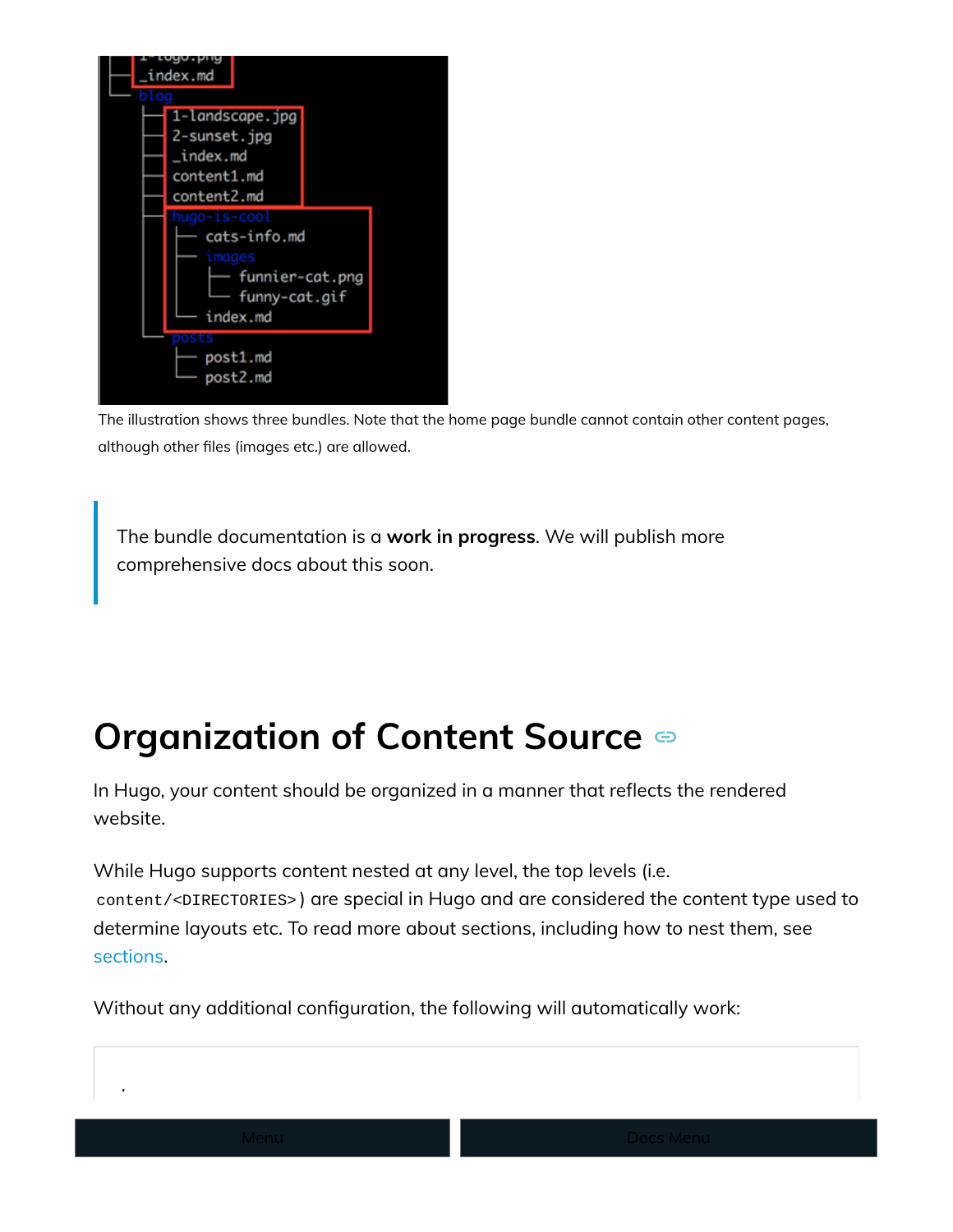

## PathBreakdown in Hugo  $\circledcirc$

The following demonstrates the relationships between your content organization and the output URL structure for your Hugo website when it renders. These examples assume you are [using pretty URLs,](https://gohugo.io/content-management/urls/#pretty-urls) which is the default behavior for Hugo. The examples also assume a key-value of baseURL = "https://example.com" in your [site's con](https://gohugo.io/getting-started/configuration/)figuration file.

#### Index Pages: \_index.md  $\bullet$

\_index.md has a special role in Hugo. It allows you to add front matter and content to your [list templates.](https://gohugo.io/templates/lists/) These templates include those for [section templates,](https://gohugo.io/templates/section-templates/) [taxonomy](https://gohugo.io/templates/taxonomy-templates/) [templates, taxonomy terms templates,](https://gohugo.io/templates/taxonomy-templates/) and your [homepage template.](https://gohugo.io/templates/homepage/)

Tip: You can get a reference to the content and metadata in \_index.md using the [.Site.GetPage](https://gohugo.io/functions/getpage/) [function.](https://gohugo.io/functions/getpage/)

You can create one \_index.md for your homepage and one in each of your content sections, taxonomies, and taxonomy terms. The following shows typical placement of an \_index.md that would contain content and front matter for a posts section list page on

a Hugo website: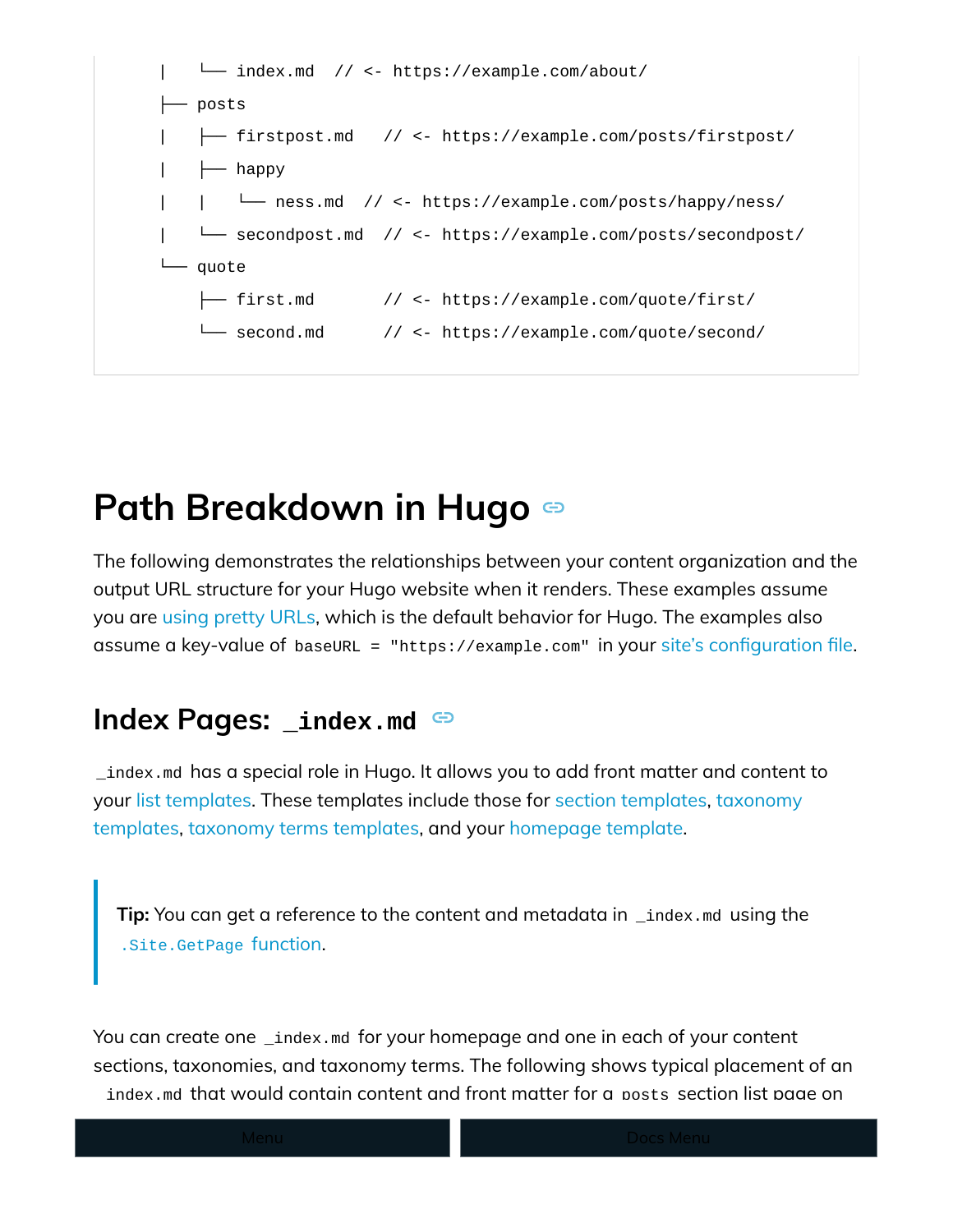

At build, this will output to the following destination with the associated values:

```
 url ("/posts/")
                    ⊢-^-⊣
       baseurl section ("posts")
⊢--------^---------⊣⊢-^-⊣
        permalink
⊢----------^-------------⊣
https://example.com/posts/index.html
```
The [sections](https://gohugo.io/content-management/sections/) can be nested as deeply as you want. The important thing to understand is that to make the section tree fully navigational, at least the lower-most section must include a content file. (i.e. \_index.md).

### SinglePages in Sections

Single content files in each of your sections will be rendered as [single page templates.](https://gohugo.io/templates/single-page-templates/) Here is an example of a single post within posts :

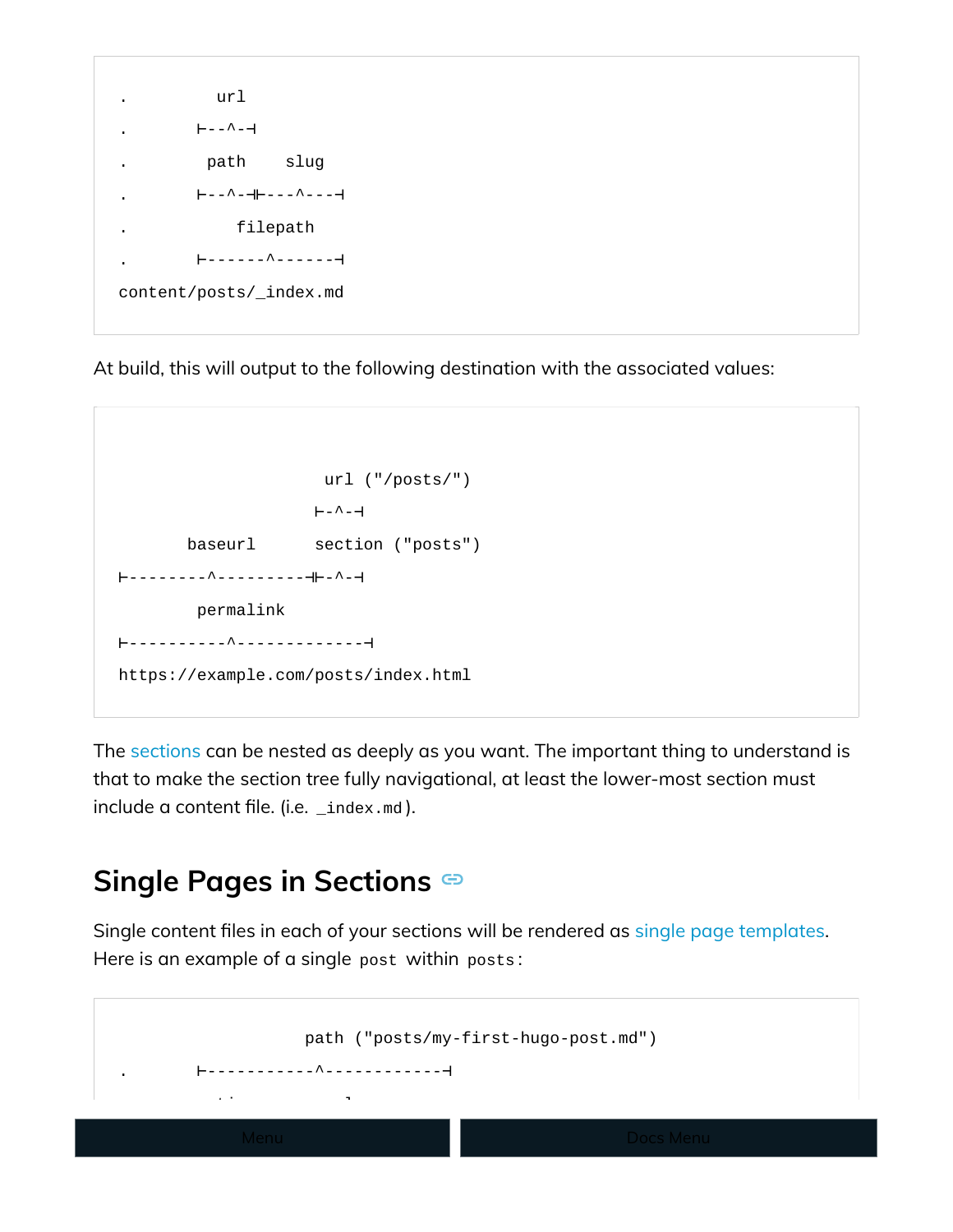When Hugo builds your site, the content will be output to the following destination:

|                                                         | url ("/posts/my-first-hugo-post/") |  |
|---------------------------------------------------------|------------------------------------|--|
|                                                         |                                    |  |
| baseurl<br>section<br>slug                              |                                    |  |
|                                                         |                                    |  |
| permalink                                               |                                    |  |
|                                                         |                                    |  |
| https://example.com/posts/my-first-hugo-post/index.html |                                    |  |
|                                                         |                                    |  |

# Paths Explained

The following concepts provide more insight into the relationship between your project's organization and the default Hugo behavior when building output for the website.

#### section  $\Theta$

A default content type is determined by the section in which a content item is stored. section is determined by the location within the project's content directory. section cannot be specified or overridden in front matter.

#### slug  $\Theta$

A content's slug is either name.extension or name/ . The value for slug is determined by

• the name of the content file (e.g., lollapalooza.md) OR

 $\mathbf{r} = \mathbf{r} \times \mathbf{r}$  for  $\mathbf{r} = \mathbf{r} \times \mathbf{r}$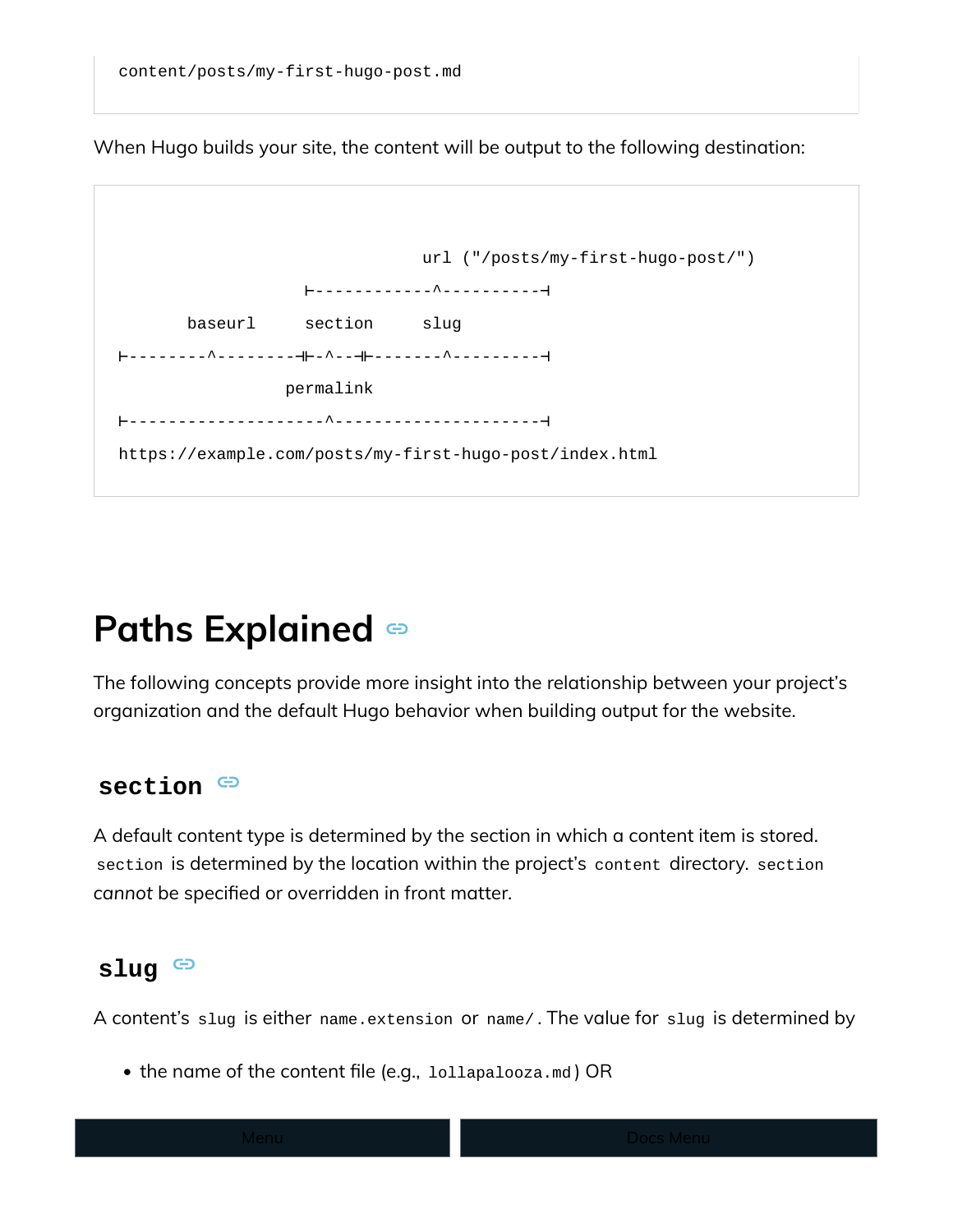#### path  $\Theta$

A content's path is determined by the section's path to the file. The file path

- is based on the path to the content's location AND
- does not include the slug

#### $ur1 \oplus$

The ur1 is the relative URL for the piece of content. The ur1

- is based on the content item's location within the directory structure OR
- is defined in front matter, in which case it overrides all the above

### [O](https://gohugo.io/content-management/organization/#override-destination-paths-via-front-matter)verride Destination Paths via Front Matter ⊕

Hugo assumes that your content is organized with a purpose. The same structure that you use to organize your source content is used to organize the rendered site. As displayed above, the organization of the source content will be mirrored at the destination.

There are times when you may need more fine-grained control over the content organization. In such cases, the front matter field can be used to determine the destination of a specific piece of content.

The following items are defined in a specific order for a reason: items explained lower down in the list override higher items. Note that not all items can be defined in front matter.

filename is not a front matter �eld. It is the actual �le name, minus the extension. This

### filename  $\Theta$

example.com/posts/my-post/ ).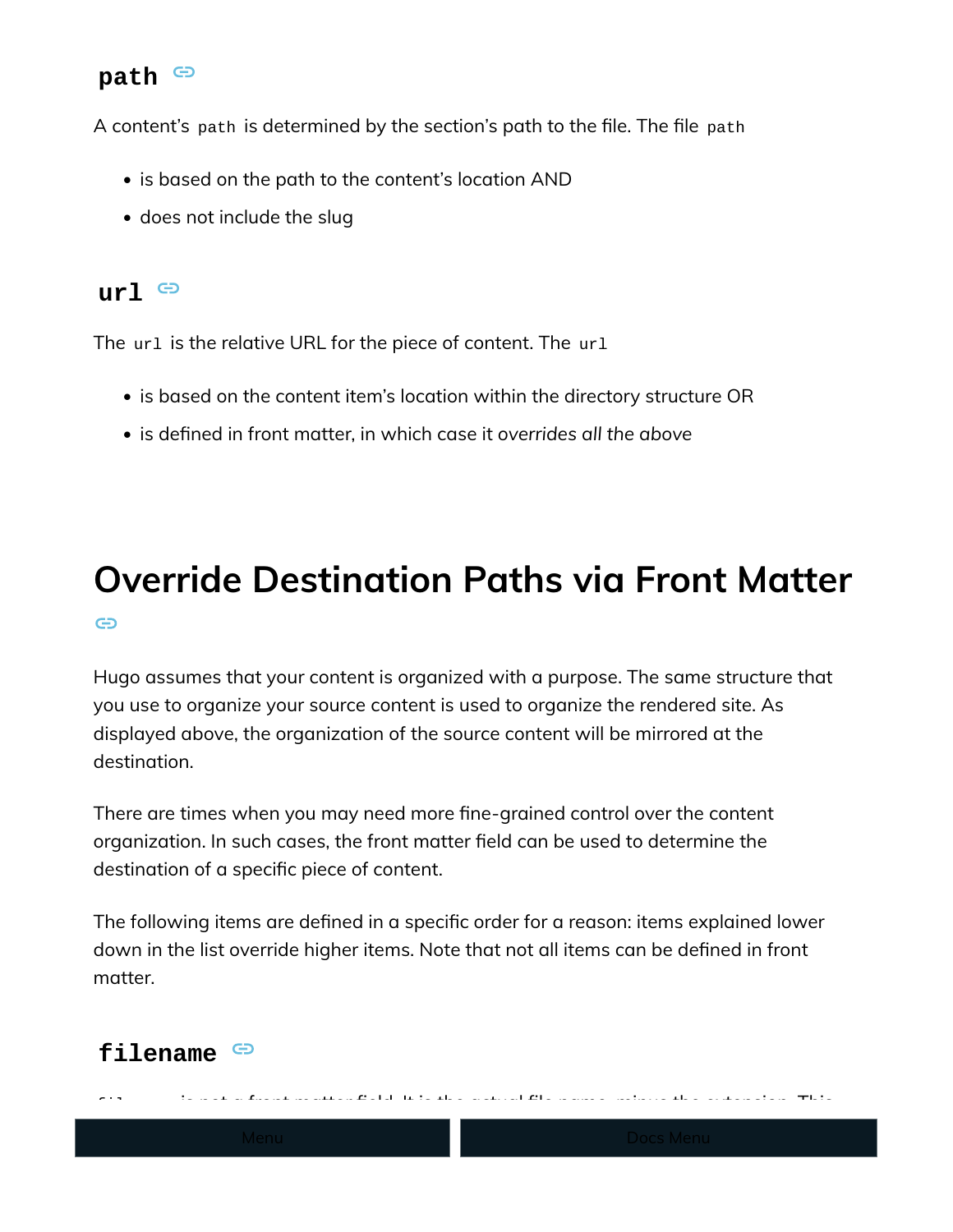#### slug<sup>c</sup>

When defined in the front matter, the slug can take the place of the filename in the destination.

```
content/posts/old-post.md Copy
```

```
---
title: A new post with the filename old-post.md
slug: "new-post"
---
```
This will render to the following destination according to Hugo's default behavior:

```
example.com/posts/new-post/
```
#### section  $\Theta$

section is determined by a content item's location on disk and cannot be specified in the front matter. See [sections](https://gohugo.io/content-management/sections/) for more information.

#### type  $\Theta$

A content item's type is also determined by its location on disk but, unlike section , it can be specified in the front matter. See [types.](https://gohugo.io/content-management/types/) This can come in especially handy when you want a piece of content to render using a different layout. In the following example, you can create a layout at layouts/new/mylayout.html that Hugo will use to render this piece of content, even in the midst of many other posts.

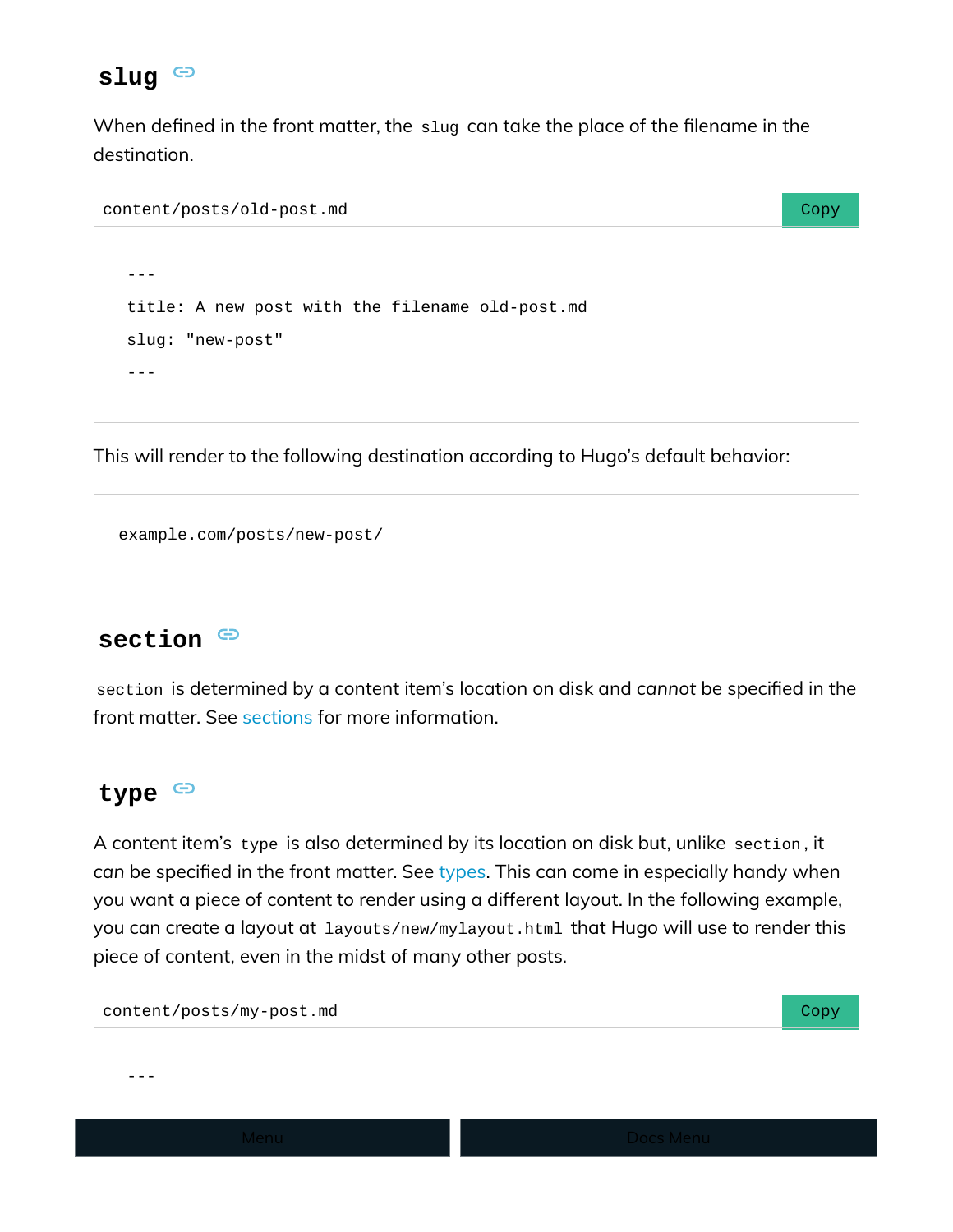```
layout: mylayout
```
---

#### $url \oplus$

A complete URL can be provided. This will override all the above as it pertains to the end destination. This must be the path from the baseURL (starting with a / ). url will be used exactly as it is defined in the front matter, and will ignore the --uglyURLs setting in your site configuration:

| content/posts/old-url.md | Copy |
|--------------------------|------|
|                          |      |
|                          |      |
| title: Old URL           |      |
| url: /blog/new-url/      |      |
|                          |      |
|                          |      |

Assuming your baseURL is confi[gured](https://gohugo.io/getting-started/configuration/) to https://example.com, the addition of url to the front matter will make old-url.md render to the following destination:

```
https://example.com/blog/new-url/
```
You can see more information on how to control output paths in [URL Management.](https://gohugo.io/content-management/urls/)

# See Also

- [Comments](https://gohugo.io/content-management/comments/)
- [Page Resources](https://gohugo.io/content-management/page-resources/)
- [Content Sections](https://gohugo.io/content-management/sections/)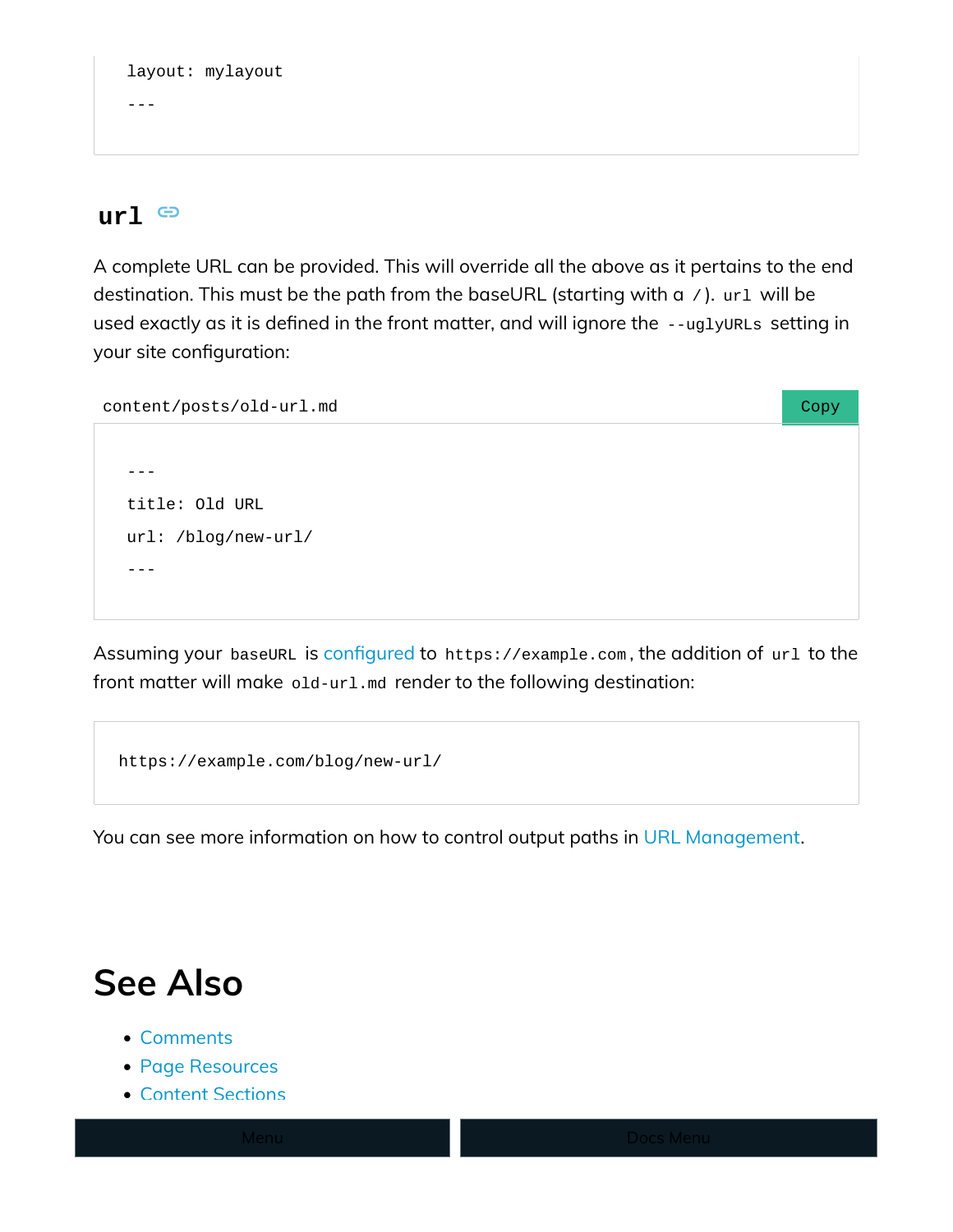Last updated: November 8, 2021: [Update index.md \(#1570\) \(5fbe741d7\)](https://github.com/gohugoio/hugoDocs/commit/5fbe741d703c247bc2df17acd54e15fa110dc531)

[IMPROVE THIS PAGE](https://github.com/gohugoio/hugoDocs/edit/master/content/en/content-management/organization/index.md)

### By the [Hugo Authors](https://github.com/gohugoio/hugo/graphs/contributors)



[File an Issue](https://github.com/gohugoio/hugo/issues/new) [Get Help](https://discourse.gohugo.io/) [Discuss Source Code](https://gitter.im/spf13/hugo)

[@GoHugoIO](https://twitter.com/gohugoio) [@spf13](https://twitter.com/spf13) [@bepsays](https://twitter.com/bepsays)